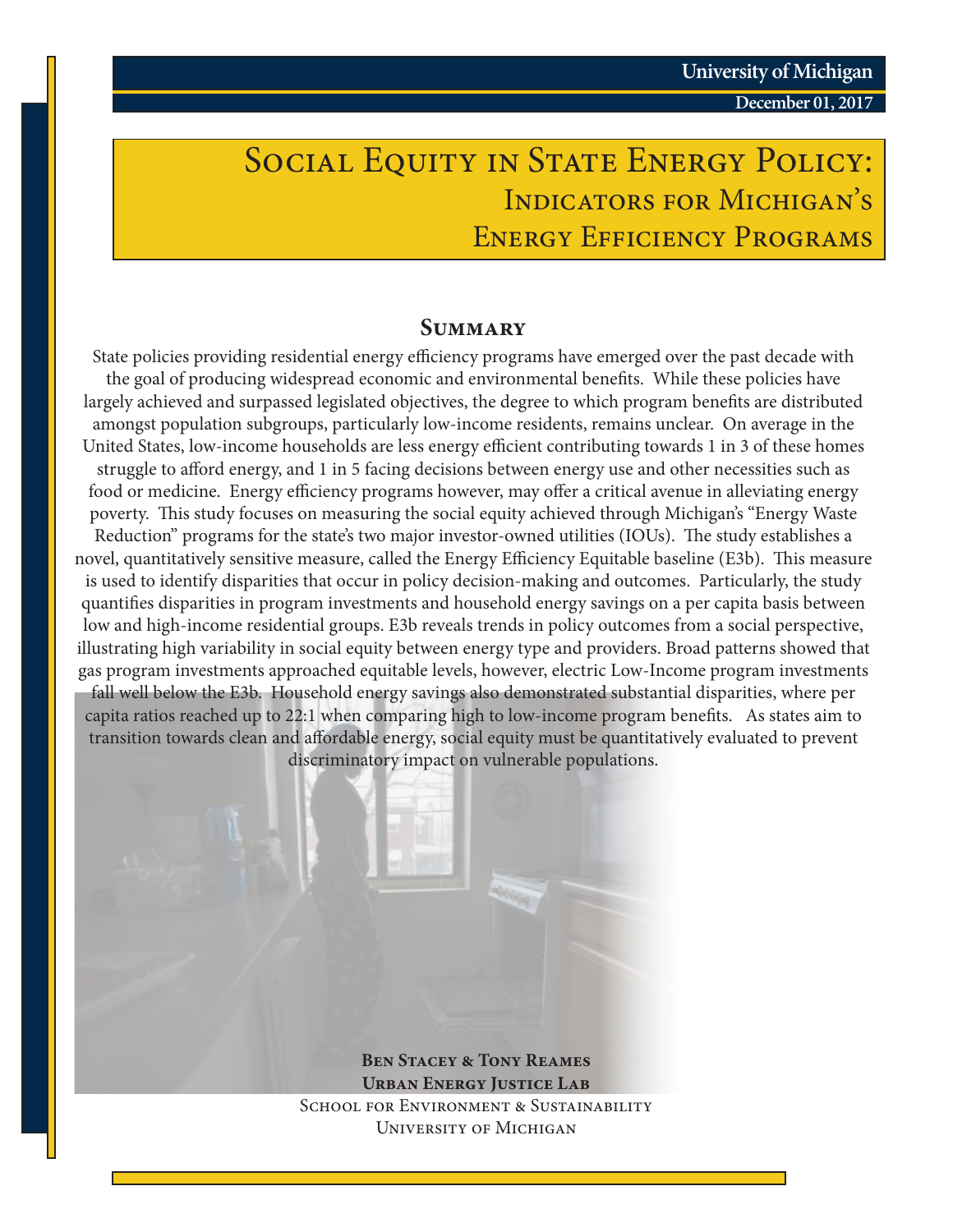## **KEY FINDINGS**

- 35% of Michigan residents qualify for Low-Income Energy Waste Reduction (EWR) programs; this ranges widely (30-40%), depending upon utility territory.
- One key policy consideration for MI low-income consumers: In approving utility EWR Plans, the Michigan Public Service Commission, must consider, "the extent to which the plan provides programs that are *available*, *affordable*, and *useful* to all customers." -P.A. 342
- There is a \$73.4 million gap in utility investment levels between equitable (E3B) and actual lowincome program investments. This gap is only \$1.0 million *gas* LI programs (2010-2016).
- On average, utilities invested 3 times less on Low-Income (electric) programs per capita, and near equitable levels for Low-Income gas programs .
- Low-income consumers overall recieved 10 times less home energy savings (electric) and 3.4 times less home energy savings (gas) when compared to high-income consumers. The greatest difference found, by utility, was 22 times higher.

## I. BACKGROUND

#### ENERGY POVERTY

 The relationship between residents and energy use varies between sociodemographic groups and the homes in which they live. This study focuses on income, as distinguished by state policy, however, the social perspective applied in this study can also be applied to groups by race, age, ability, and tenure.

 Low-income consumers, defined as households earning below 200% of the federal poverty level (FPL), oftentimes occupy older homes which are energy inefficient. This contributes to a high energyuse-intensity (EUI), a proxy for energy waste, when compared to higher-income households. Nearly onethird of US homes struggle to afford adequat energy, and one in five homes trade-off energy use with other necessies such as food or medicine.<sup>1</sup> When a household's energy burden, or the percentage of income allocated towards energy bills, surpasses10%, the home is considered to suffer energy poverty.<sup>2</sup> Above 6%, the burden is considered unaffordable. In Michigan studies show that in 2016, 999,442

households experienced an energy burden greater than 10% while earning less than 150% of the FPL.<sup>3</sup> For low-income households, the average home energy affordability gap (HEAG) is \$1,250 per year, totalling \$1.7 billion in 2016 for Michigan.<sup>4</sup> Energy poverty has been shown to lead to negative mental and physical health impacts, recurring debt, and homelessness.5 In severe cases, as described in the NAACP report, Lights Out in the Cold (2017), the struggle to afford heating bills in Michigan winters, has resulted in hypothermia and death.<sup>6</sup> Similarly, populations unable to afford cooling their homes, are vulnerable to the health impacts of urban heat islands.<sup>7</sup>

#### Policy & Social Problems of Energy

 State and federal policies to address the social concerns surrounding energy affordability include energy shut-off protections, bill-payment assistance programs, home weatherization and energy efficiency programs.8 Major federal policies include Low Income Home Energy Assistance Program (LIHEAP), and the Weatherization Assistance Program (WAP). While many states such as Michigan have legislated bill-payment assistance programs, policy targeting the reduction of energy waste at the household level presents an alternative approach that empowers households facing energy poverty and reduces the home energy affordability gap. For many low-income energy advocates, these state energy efficiency programs offer hope for a sustainable path towards eliminating energy poverty. Yet, while reports claim widespread social and economic benefits, concerns have been raised in regards to utility investment levels in programs targeting low-income residents and the impact on achieving an equitable energy future.



*Source:* Amanda Voisard, Washington Post (2016)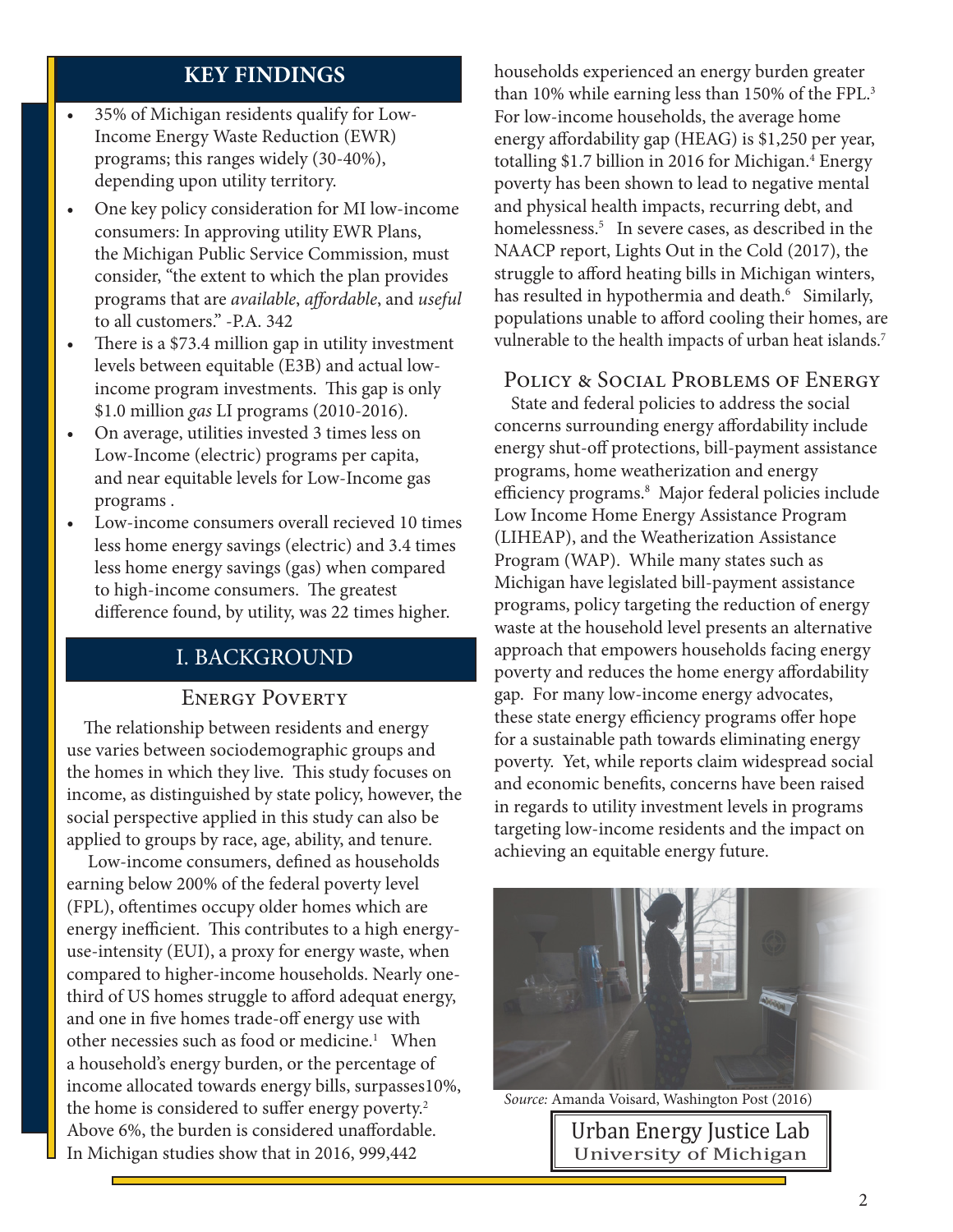#### MI ENERGY EFFICIENCY POLICY: Goals & Accomplishments

 The social, economic and environmental benefits of energy efficiency have driven policy changes in efficiency standards in residential building, appliance and vehicles over the past several decades. These policies have led to substantial social benefits including reductions in atmospheric emissions, consumer economic gains, and national security through reduced dependency on foreign energy. However, to understand the relative impact of energy efficiency policies from a social perspective, the distribution of costs and benefits between population subgroups must be clearly understood to avoid unintended social consequenses.

 Energy efficiency legislation was first signed into Michigan law in 2008 as the Clean, Renewable and Efficient Energy Act, and amended in 2016 as the Clean and Renewable Energy and Energy Waste Reduction Act. This establishes standards for utility companies to achieve energy savings equivalent to 0.75% and 1% of retail sale volumes from the previous year for natural gas and electricity respectively. Regulatory agency reports show that the energy savings resultant of this policy (Subpart C. Energy Waste Reduction), has saved billions of dollars in energy costs to commercial, industrial, and residential consumers through these state regulated, utility managed, energy efficiency programs. As in many other state energy efficiency policies, energy providers are required to achieve these annual energy savings targets through EWR Plans, which outline the utility's portfolio composed of various Residential and Commercial & Industrial (C&I) programs.

#### **Policy Goals:**

"Help customers reduce energy waste" & "To reduce the future costs of provider service to customers" -P.A. 342

 Utility companies accomplish this through their range of programs targeting various consumer markets and employing a variety of energy savings interventions. For residential energy consumers, these programs are tailored towards two socioeconomic groups: low-income and non-lowincome (higher-income).

 In 2016, the Michigan Licensing and Regulatory Affairs (LARA) reported that EWR programs across

the state resulted in consumer electricity savings of 1.1 million MWh and natural gas savings of 4.58 million Mcf. Utility companies spent \$262 million of rate-payer funds on these programs, and captured a life cycle savings of \$1.1 billion for consumers, demonstrating an aggregate return of \$4.35 for every \$1 invested across the state as a whole.

 To incentivize energy savings beyond legislated standards, utilities exceeding these goals are granted financial incentives up to the lesser amount of:

#### **Utility Financial Incentives:**

20% of the annual EWR program expenditures OR 30% of the net-present-value of life-cycle cost reductions -P.A. 342

#### Program Revenue & Spending

 To fund these programs, energy providers, whose rates are regulated by the state, are allowed to recover program costs from two distinct customer classes: Residential (including low-income residents), and Commercial and Industrial (C&I). Base revenue, is generated through an on-bill surcharge to consumers. The residential consumer class is charged volumetrically, dependent upon energy use (kWh, ccf), while C&I consumers are charged on a permeter basis. The allocation of base revenue funds are restricted on a customer class basis. In other words, funds generated in the residential class were not allocated towards C&I programs. Both customer classes contribute to low-income programs. Similarly, utilities recover performance-based financial incentives through an on-bill surcharge.

#### Policy: Low-Income Consumer **OUTCOMES**

 The Residential customer class in Michigan is composed of 9.7 million residents, 3.4 million (35%) of which qualify as low-income, face gaps in unaffordability and are likely to experience energy poverty. While not officially recognized within state legislation, regulatory agencies, energy providers, and low-income advocacy groups frequently cite the benefits of energy efficiency policy in reducing the impacts of energy poverty. However, the broad impact on energy poverty remains unclear.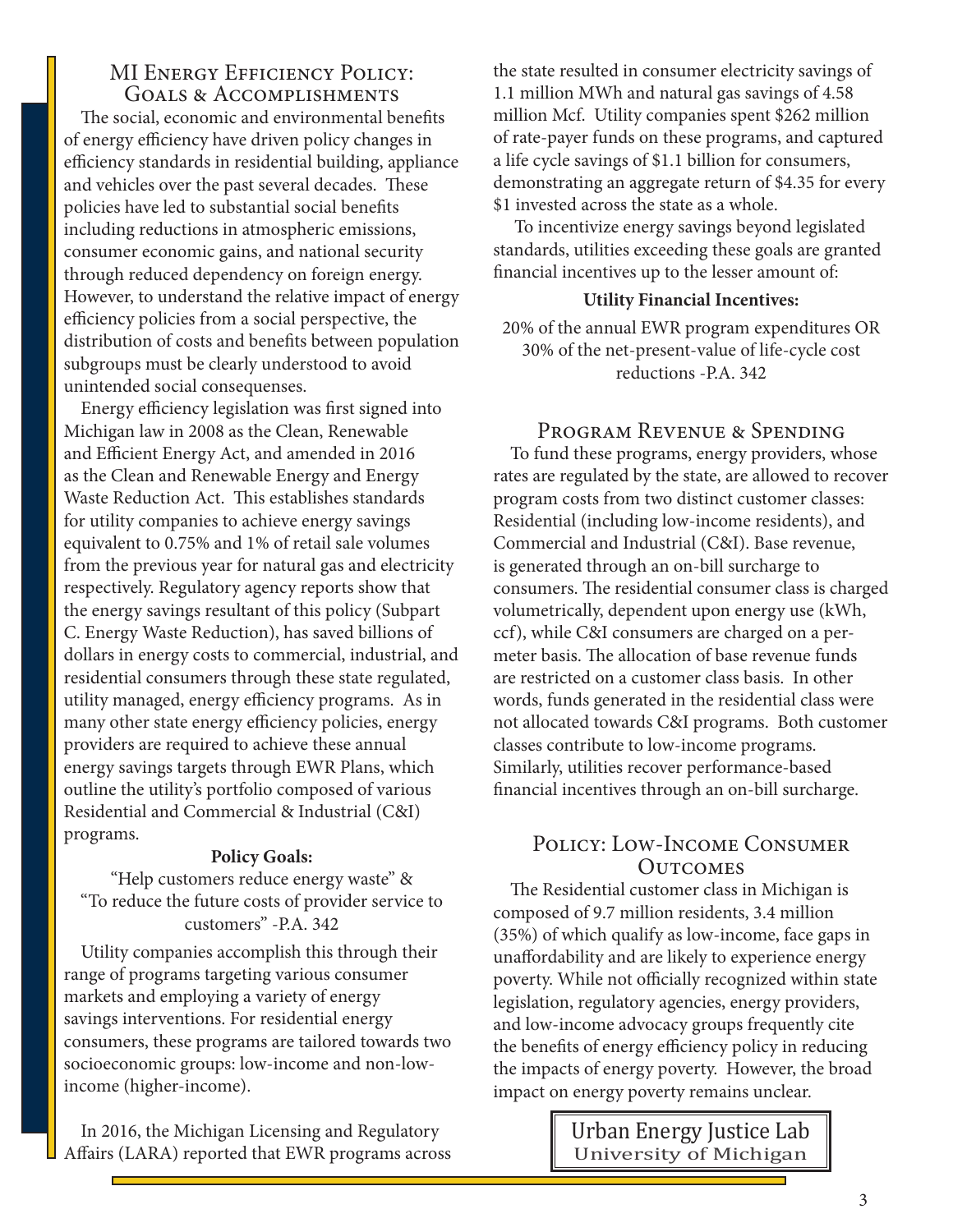MI EWR Act requires that utility companies offer programs for low-income residents, calling for "an established spending level" on Low-Income programs. While this study was unable to identify a standardized spending level, this requirement appears to be met through the EWR plan filing process, which requires Michigan Public Service Commission (MPSC) approval. EWR stipulates that in order to approve an EWR plan:

**Michigan Public Service Commission**  must consider: "The extent to which the energy waste reduction plan provides programs that are *available*, *affordable*, and *useful* to all customers"

#### (PA 342)

 Metrics for *availability, affordability* and *usefulness*  were unable to be identified in this study, and are addressed in the Policy Recommendation section. Once approved, Low-Income program investment levels are subject to change. Commission Order U-15806 allows energy providers to reallocate up to 30% of any program's designated funds elsewhere.

 Because residential programs employ tailored approaches for incentivizing participation, funding low-income specific programs is crucial to reach these households. While Low-Income programs are often free, non-low-income progams provide subsidized rates for incentives to participate. Commonly, identical or similar programs are offered separately as Low-Income or "Residential" (referred to henceforth as "High-Income" programs).

 Policy also requires that collectively, program spending must prove to be cost-effective. However, this excludes Low-Income programs. The costbenefit is measured as the Utility-Resource-Cost-Test (URCT), however, this cost-benefit metric does not account for the non-energy impacts (NEI's), and reduced demand for bill payment assistance that result from Low-Income programs.

 In this study, the social disparities in distribution (between Low and High-Income programs) of ratepayer revenue (utility investments) and program benefits (household energy savings) are quantified. The results show wide variation in equity achieved by energy type (electric/gas) and provider (Utility A/Utility B), raising social and economic concerns for policy efficacy for providing household energy savings benefits to one-third of the state's population. This study demonstrates the necessity for developing metrics for EWR plan approval on the basis of

*acessibility, affordability and usefulness*, and suggests the need for a Low Income oriented cost-benefit analysis tool.

 From an energy justice perspective, energy efficiency policies have the significant potential to reduce energy poverty and the home energy affordability gap, but is shown here, that these policies are susceptible to furthering social inequities. As energy efficiency forms an integral role in planning for state energy demands, it is essential that policy makers, regulatory agencies and utility companies examine the impact from a social perspective in order to reach a more just energy future.

#### **II. STUDY SCOPE & METHODS**

 This study establishes a metric tool, the Equitable Energy Efficiency baseline (E3b), to quantify the gap between equitable and actual levels in utility program investments and houehold energy savings. Trends from Michigan's two main investor-owned utility (IOU) providers, refered to as Utility A and Utility B, are compared spanning the policy implementation period from 2010-2016.

 Data on utility investments and energy savings were extracted from annual regulatory reports detailing electric and gas EWR programs for each utility. 2009 data was excluded as a partial (first) year with incompatible data reports for the purposes of this study. Slight variation between utility reporting required minor data revisions, specifically the removal of Utility B pilot program data which did not differentiate Residential and C&I pilot programs comparably to Utility A).

 Each utility territory, or coverage area, is unique in terms of population characteristics (figures 1 and 2). To assess equitable distribution program spending and energy savings between utility providers, these variables were normalized by the proporton of low-income residents in each utility territory. Spatial data describing energy provider coverage area at the subtownship level was provided by the Michigan Agency for Energy and paired with US Census Bureau 5-year ACS data (2015) to accurately differentiate variation in low-income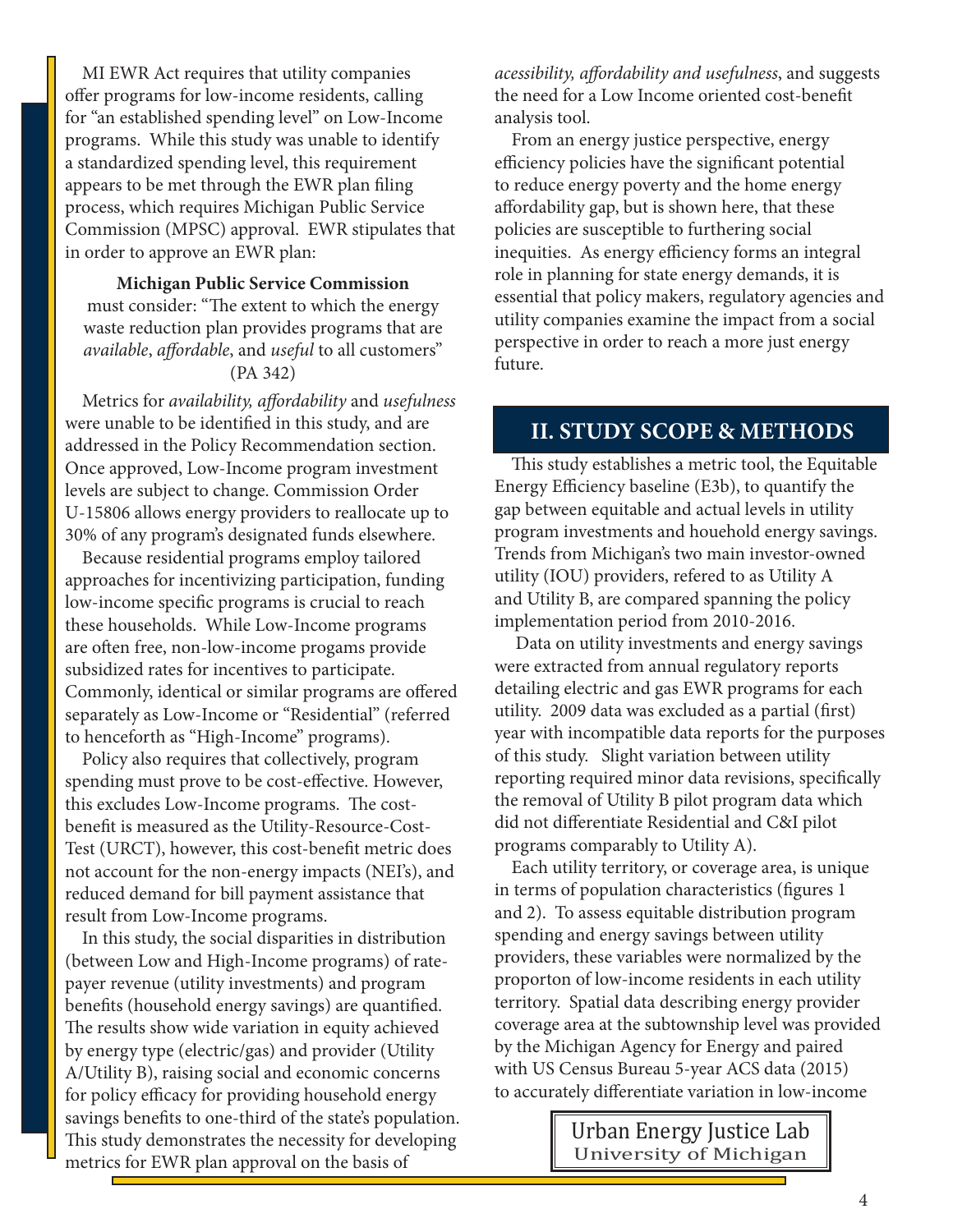population levels. Populations in subtownships which had multiple, or overlapping energy providers, were attributed to both utility populations as consumer choices were indiscernible in these areas. Actual data for utilities' customer population socioeconomic composition were unavailable. To quantify disparities in utility investments in Low-Income programs, the E3b was established for each utility by energy type (Utility A electric, Utility A gas, Utility B electric, Utility B gas). This was done for each provider, by multiplying the annual sum of residential program investments (Low and High-Income) with the proportion of low-income residents in the respective territory. Investment deficit/surplus was calculated as the difference between actual spending and the E3b.

 To compare disparities in per capita investments and energy savings by energy provider, utility reported data were compared to the territory population. Given the imprecision in determining actual utility customer populations, these values should be used for relative comparison only.

 The focus of this study is limited to quantifying disparities in investments and energy savings between programs targeting low- and high-income residents. While it is plausible that "Residential (non-low-income programs) may spill-over to low-income consumers, this study distinguishes these programs with the assumption that this impact is minimal. Further studies are necessary to better assess the accessibility and impact of non-low-income residential programs on lowincome customers. As previously noted, several non-low-income residential programs, have similar or identical counterparts offered as Low Income programs. Hence this study distinguishes the two as High Income and Low Income programs based upon their targeted markets.

## **III.RESULTS**

## Variation in Low-Income Population by Utility Territory

 There are 3,390,700 Michigan residents who qualify for Low-Income EWR programs, however, they are not evenly distributed across geographic space (eg. utility coverage area). Spatial variation in income levels are illustrated in Figures 1 and 2 for electric provider territories. Depending on the service and provider, the percentage of low-income

| Table 1. Percent population low-income by utility territory.    |
|-----------------------------------------------------------------|
| (Source: Michigan Agency for Energy, US Census ACS 5-year 2015) |

| <b>Population</b>                             | <b>State of</b> | <b>Utility A</b> | <b>Utility B</b>    | <b>Utility A</b>    | <b>Utility B</b> |
|-----------------------------------------------|-----------------|------------------|---------------------|---------------------|------------------|
|                                               | <b>Michigan</b> | <b>Electric</b>  | <b>Electric</b>     | Gas                 | Gas              |
| Total<br>Population                           | 9,677,170       | 4,348,955        | 4,675,213 4,785,515 |                     | 3,577,48         |
| Low-Income                                    | 3,390,700       | 1,584,048        | (33.14%)            | 1,549,477 1,435,612 | 1,428,0          |
| Population                                    | (35.04%)        | (36.42%)         |                     | $(30.00\%)$         | (39.92%          |
| Minority                                      | 2,076,696       | 651.989          | 1.361.406 825.571   | (17.13%)            | 1,087,96         |
| Population                                    | (20.98%)        | (14.5%)          | (28.73%)            |                     | (29.71%          |
| consumers ranges between 30.0-39.9% and 14.5- |                 |                  |                     |                     |                  |
| 29.7% for minority populations (table 1).     |                 |                  |                     |                     |                  |

 Low-income populations for electric coverage area varies between 36.4% (Utility A) and 33.1% (Utility B) and racial composition varies by minority populations composing 14.5% (Utility A) and 28.7% (Utility B). Utility B territory encompasses 1.4 million non-white Michigan residents, including the largest black population in the state located in Detroit.

 Population socioeconomc characteristics vary more greatly for gas service providers. Utility A Gas territory includes 4.8 million residents of which, 30.0% qualify for Low-Income programs, while Utility B gas, with 3.6 million residents, encompasses 39.9% low-income. Utility B gas also has 12.6% higher proportion of minority residents.



**Figure 1.** Low-income population distribution for Utility A and Utility B territories. (*Source*: US Census, Michigan Agency for Energy)

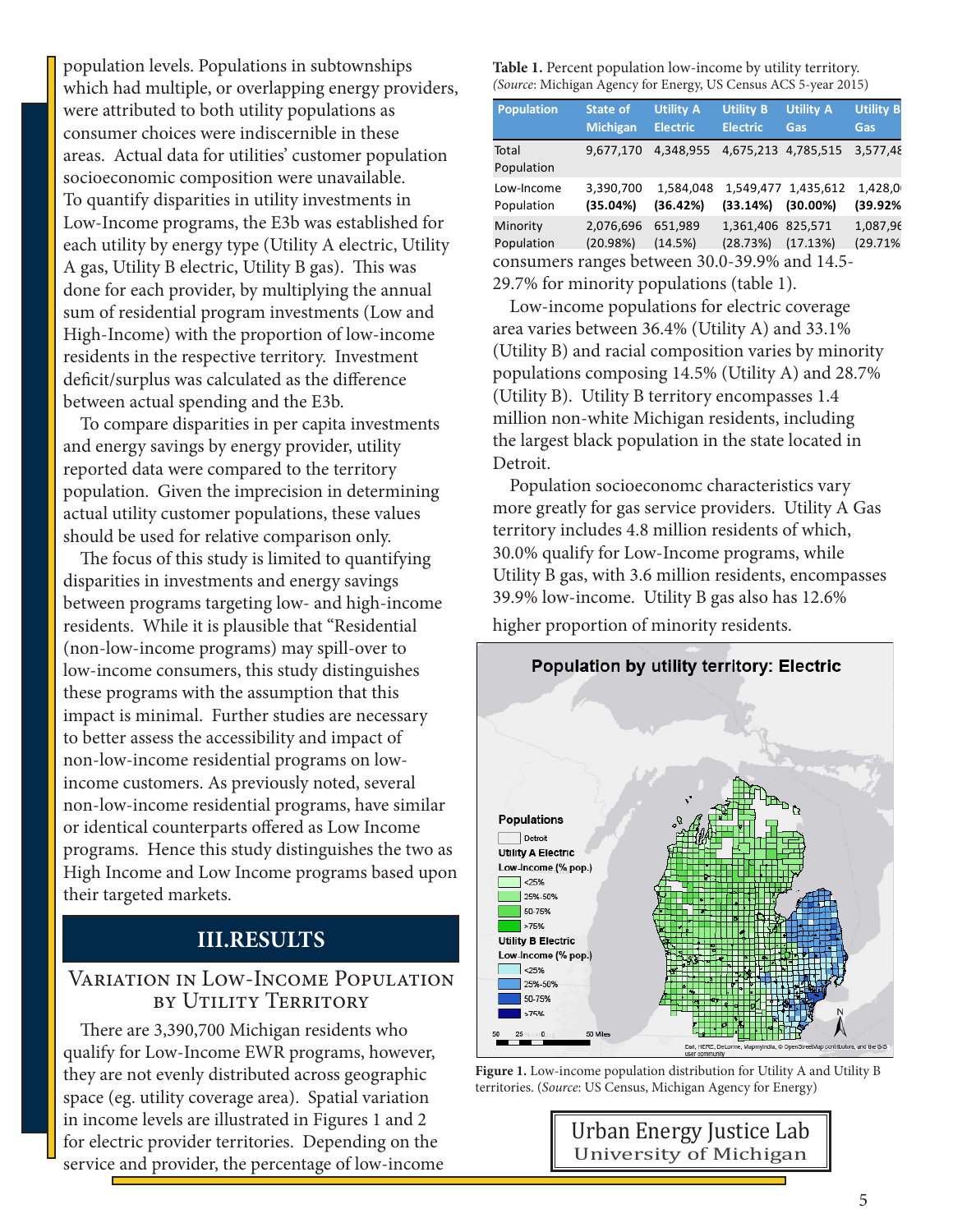

**Figure 2.** Low-income population distribution for Utility A and Utility B Gas territories. (*Source*: US Census, Michigan Agency for Energy)

#### Disparities in Equitable Utility Investments and Consumer Benefits

Summatively, Utility A and Utility B spent \$596 million on EWR Residential programs between 2010-2016. For electric programs, Utility A invested \$160 million total, (\$18.7 million Low-Income). Utility B invested \$237 million total (\$40 million Low-Income). For gas programs, Utility A invested \$187 million, (\$62 million Low-Income) and Utility B \$112 million total (\$38 million Low-Income). Comparing the actual investment levels in Low-Income programs to the territory tailored E3b, a deficit for Low-Income program investments of \$74.3 million (electric) and \$1.0 million (gas) was identified (Table 2). Figure 7 demonstrates that there is a high degree of variability in proximity to E3b investments by energy type and provider. On average, gas programs were funded closer to E3b (1% below) than electric programs (56% below).



## Investments in Energy Efficiency Electric Programs

Investment trends for both the Utility A and Utility B electric programs demonstrate a substantial deficit between actual and E3b levels from 2010- 2016. Yearly, deficits ranged from \$1.5 million to \$7.4 million (Utility A) or 40%-82% under the E3b, and for Utility B: \$3.5 to \$6.9 million, or 39%-61% under the E3b (figures 3-7). Recently (2016), the equitable investment deficit for electric programs totalled \$13.6 million for Utility A (\$6.7 million or 64% under E3b) and Utility B (\$6.9 million or 51% under E3b). The total spending deficit for electric Low-Income programs from 2010-2016 was \$73.4 million, approximately 55.5% under the equitable baseline (table 2).

## Investments in Energy Efficiency



**Figure 3**. Actual vs. Equitable (E3b) spending for Utility A electric EWR programs between 2010-2016. *Source*: EWR Annual Reconciliation Reports (Utility A, 2010-2016), US Census Bureau 5-year ACS 2015, Michigan Agency for Energy.



**Figure 4.** Actual vs. Equitable (E3b) spending for Utility B electric EWR programs between 2010-2016. *Source*: EWR Annual Reconciliation Reports (Utility B, 2010-2016), US Census Bureau 5-year ACS 2015, Michigan Agency for Energy.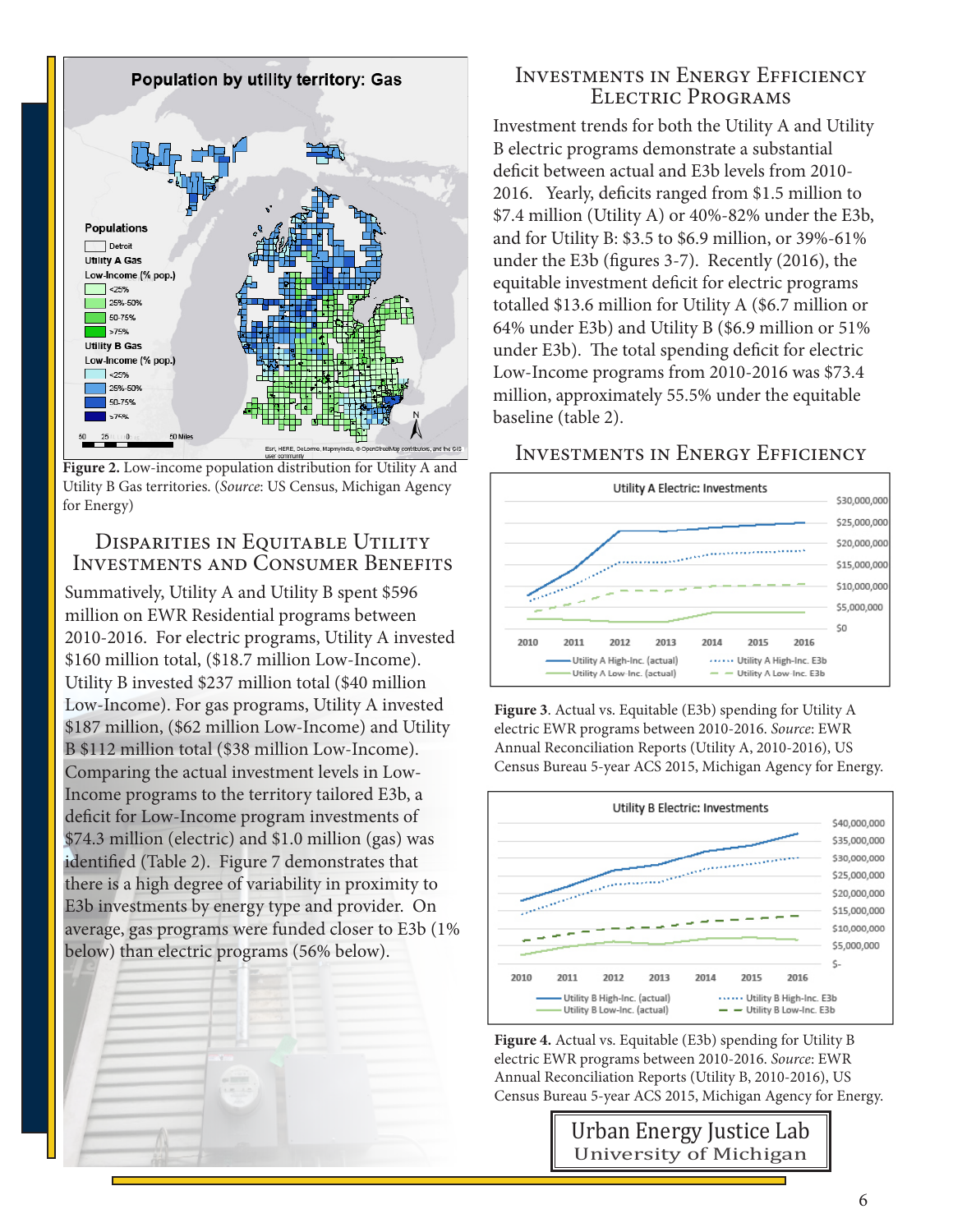## Gas Programs

Investment trends for gas programs show a much different pattern than electric programs, with actual investment levels near or surpassing the E3b. The cumulative spending deficit for EWR gas Low-Income programs from 2010-2016 is \$1.0 million, reflecting an under investment of only 1%. This was composed of Utility A surpassing the E3b by \$5.9 million and Utility B investing \$6.9 million under the baseline, relatively 10.5% over and 15.4% under respectively (Table 2). Low-Income program spending ranged yearly, from \$1.7 million under to \$4.7 million over the E3b. In 2016, Low-Income investments by Utility A gas was \$0.4 million, or 5% above, and \$1.2 million or 18% below for Utility B (Figure 5-7).



**Figure 7.** Actual vs. Equitable (E3b) spending for Utility A gas EWR programs between 2010-2016. *Source*: EWR Annual Reconciliation Reports (Utility A Energy, 2010-2016), US Census Bureau 5-year ACS 2015, Michigan Agency for Energy.



**Figure 6.** Actual vs. Equitable (E3b) spending for Utility B gas EWR programs between 2010-2016. *Source*: EWR Annual Reconciliation Reports (Utility B Energy, 2010-2016), US Census Bureau 5-year ACS 2015, Michigan Agency for Energy.

**Table 2.** Summary of EWR program investments, Actual vs. Equitable (E3b), 2010-2016.

| Low-Income<br>Program | <b>Actual</b><br><b>Investment</b> | <b>Equitable</b><br><b>Investment</b> | <b>Investment</b><br><b>Deficit</b> | Proportion<br><b>Deficit</b> |
|-----------------------|------------------------------------|---------------------------------------|-------------------------------------|------------------------------|
| Utility-A<br>Electric | \$18,670,697                       | \$58,268,333                          | $-539,597,636$                      | $-68.0%$                     |
| Utility-B<br>Electric | \$40,070,000                       | \$73,828,290                          | $-533,758,290$                      | $-45.7%$                     |
| Total<br>Electric     | \$58,740,697                       | \$132,096,623                         | $-573,355,926$                      | $-55.5%$                     |
| Utility-A<br>Gas      | \$62,151,372                       | \$56,223,498                          | +\$5,927,874                        | $+10.5%$                     |
| Utility-B<br>Gas      | \$37,811,000                       | \$44,711,541                          | $-56,900,541$                       | $-15.4%$                     |
| Total<br>Gas          | \$99,962,372                       | \$100,935,039                         | $-5972,667$                         | $-1.0%$                      |
| Total                 | \$158,703,069                      | \$233,031,662                         | $-574,328,593$                      | $-31.9%$                     |



**Figure 7.** Summary comparison of EWR program investments (Actual vs. Equitable) between 2010-2016. *Source*: EWR Annual Reconciliation Reports (Utility A & Utility B, 2010-2016), US Census Bureau 5-year ACS 2015, Michigan Agency for Energy

## MPSC Approved Plan vs. Actual

The difference between MPSC approved EWR Plan investment and actual investments varied between energy type and provider. In electric programs, the greatest yearly decreases were found in Utility B Low-Income programs, where reductions in three of seven years ranged from 25-31% (figures 8 & 9). No other program exceeded a 10% increase or decrease any year. Utility A electric Low and High-Income programs showed an average spending change of less than 1%. Utility B electric programs showed an average increase of 1% in High-Income and an average decrease of 14% in Low-Income programs. Variance in gas program spending included increases in Low-Income programs for Utility A (2010) and Utility B (2013), with a decrease in High-Income programs Utility B (2013). Average variance for Low-Income gas programs was 2% (Utility A and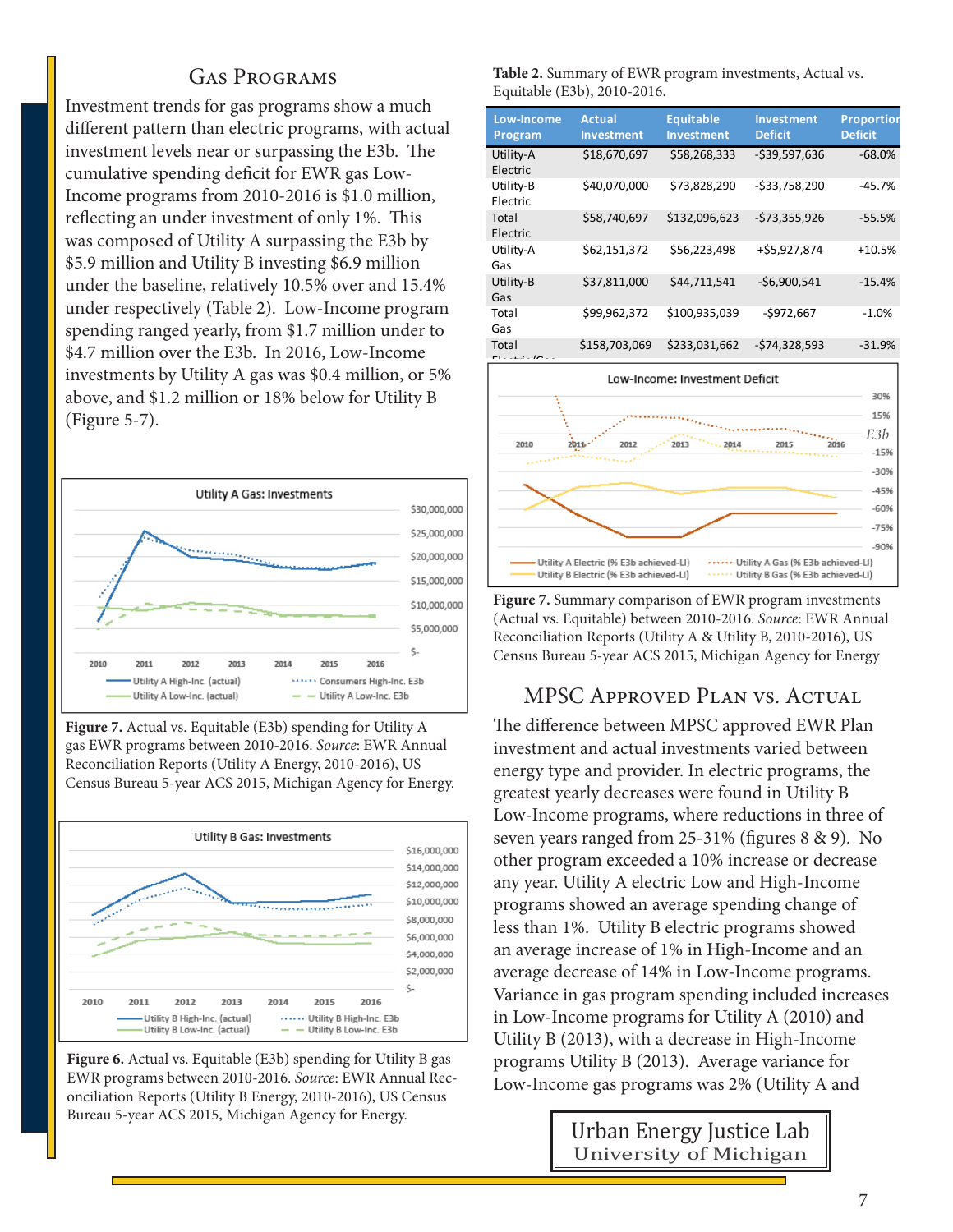Utility B), while High-Income programs increased by 1% and decreased by 4% respectively. POLICY BENEFITS:



**Figure 8.** Variance in Electric Program spending (%) between EWR Plan approved and Actual spending for Utility A and Utility B (2010-2016).



**Figure 9.** Variance in Gas Program spending (%) between EWR Plan approved and Actual spending for Utility A and Utility B (2010-2016).

**Table 3.** Summary of variance between Actual energy savings and Equitable (E3b) energy savings achieved (2010-2016).

| <b>EWR</b><br><b>Program</b> | <b>Actual</b><br><b>Energy</b><br><b>Savings</b> | <b>Equitable</b><br><b>Energy</b><br><b>Savings</b> | <b>Energy</b><br><b>Savings</b><br><b>Deficit</b> | <b>Proportiona</b><br><b>Deficit</b> |
|------------------------------|--------------------------------------------------|-----------------------------------------------------|---------------------------------------------------|--------------------------------------|
| Utility-A<br>Electric (Mwh)  | 26,352                                           | 374,615                                             | $-348,263$                                        | $-93.0%$                             |
| Utility-B<br>Electric (Mwh)  | 130,851                                          | 618,160                                             | -487,309                                          | -78.8%                               |
| Total<br>Electric (Mwh)      | 157,203                                          | 992,775                                             | $-835,572$                                        | $-84.2%$                             |
| Utility-A<br>Gas (Mcf)       | 670,513                                          | 2,023,135                                           | $-1,352,622$                                      | $-66.9%$                             |
| Utility-B<br>Gas (Mcf)       | 842,927                                          | 1,858,773                                           | $-1,015,846$                                      | $-54.7%$                             |
| Total<br>Gas (Mcf)           | 973,778                                          | 2,476,933                                           | $-1,503,155$                                      | $-60.7%$                             |

# Household Energy Savings BENEFITS:

While the allocation of energy savings are not as direct as utility investment allocations in the decision-making process, the energy savings outcomes for both electric and gas EWR programs show severe disparities when comparing Low- and High-Income program results. Total energy savings deficits, representing disparities in outcomes, show outcomes 84.2% (total electric), and 60.7% (total gas) below E3b (Table 3). Again, patterns vary substantially by energy type and utility (figure 10). On an annual basis, electric programs ranged from 88-97% (Utility A) and 71-89% (Utility B) under E3b for Low-Income programs, with weighted averages at 93% (Utility A) and 79% (Utility B). For gas programs, annual disparities in energy savings ranged from 39-81% (Utility A) and 45-62% (Utility B), with weighted averages of 67% and 55% respectively.



**Figure 10.** Summary comparison of EWR program energy savings (Actual vs. Equitable) between 2010-2016. *Source*: EWR Annual Reconciliation Reports (Utility A & Utility B, 2010- 2016), US Census Bureau 5-year ACS 2015, Michigan Agency for Energy.

## PER CAPITA COMPARISON: UTILITY Investments & Consumer Benefits

Results show that for EWR Residential *electricity* programs overall, utilities are investing 3.1 times as much per capita on High-Income programs. This varied between energy providers, where Utility A invested 4.3 and Utility B invested 2.4 times greater in High-Income programs (Table 4). For EWR Residential gas programs overall, utilities invested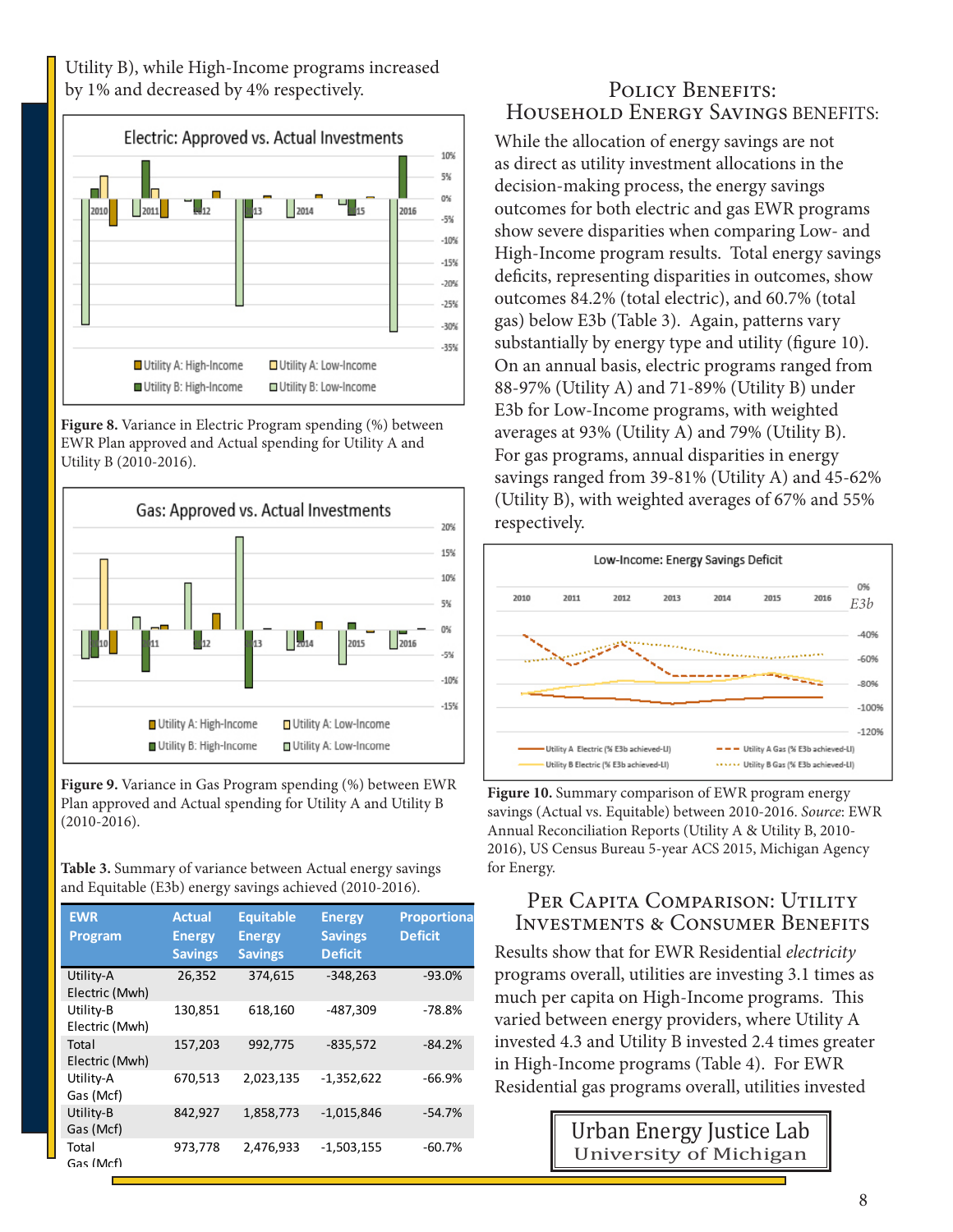**Table 4.** Summary comparison of per capita investments and energy savings between Low- (LI) and High- (HI) income populations.

|                                     | <b>LI Investment</b><br>(\$ per capita) | <b>HI Investment</b><br>(\$ per capita) | Investment<br>ratio (LI:HI) | <b>LI Energy Saved</b><br>(per capita) | <b>HI Energy Saved</b><br>(per capita) |
|-------------------------------------|-----------------------------------------|-----------------------------------------|-----------------------------|----------------------------------------|----------------------------------------|
| <b>Utility A</b><br><b>Electric</b> | \$11.79                                 | \$51.14                                 | 4.34                        | 16.6                                   | 362.7                                  |
| <b>Utility B</b><br><b>Electric</b> | \$25.86                                 | \$63.13                                 | 2.44                        | 84.4                                   | 594.0                                  |
| <b>Total</b><br><b>Electric</b>     | \$18.75                                 | \$57.50                                 | 3.07                        | 50.1                                   | 485.5                                  |
| <b>Utility A</b><br><b>Gas</b>      | \$43.29                                 | \$37.39                                 | 0.86                        | 467.1                                  | 1,813.0                                |
| <b>Utility B</b><br>Gas             | \$26.48                                 | \$34.54                                 | 1.30                        | 590.3                                  | 1,775.2                                |
| <b>Total</b><br>Gas                 | \$34.91                                 | \$36.28                                 | 1.04                        | 528.5                                  | 1,798.2                                |

only 1.04 times greater in High-Income programs. This also varied between gas providers, with Utility A and Utility B investing 0.86 and 1.30 times as much in High-Income programs.

In terms of per capita energy savings, high-income electric consumers received on average, 9.7 times greater household savings than low-income consumers. For natural gas, high-income received 3.4 times greater savings. Particularly high, was Utility A's ratio of 22:1 (High/Low-Income) electric savings while Utility B programs produced electric savings at a 7:1 ratio. For gas programs, Utility A produced a savings ratio of 4:1, while Utility B performed at a 3:1 ratio.

## IV. DISCUSSION

#### Impacts Across Residential Socioeconomic Groups

 The results of this study demonstrate the occurance of severe disparities in Michigan's state energy efficiency policy between 2010-2016. The degree of social equity highly depended upon energy type and the utility provider. The disparities in program outcomes can partially be attributed to sustantialy lower investments in Low Income programs and repeated reallocation of Low-Income funds from MPSC plan approved spending levels. However, one utility's investments in EWR Low Income gas programs exceeded equitable investment levels. Yet, low-income consumer savings produced were four times less per capita. This demonstrates that while equitable investments are important, it will not lead to equitable policy outcomes.

 While some states have addressed social concerns through the establishment Low-Income program

investment standards, whether as a percentage of total program spending (ie. MA) or dependent upon utility size (ie. IL), this study demonstrates the need for further alignment in policy, regulatory processes and the underlying mechanisms for measuring costs and capturing bnefits in order to achieve socially equitable outcomes. Further studies on alternative policy measures are necessary to guide policy makers, regulatory agencies and utility decisionmakers towards a more just energy future.

## V. RECOMENDATIONS

To achieve greater social equity in energy efficiency and consumption in the household across socioeconomic groups, this study concludes with the following policy and regulatory recommendations:

- Establish investment standards for Low-Income programs that reflect the E3b tailored spatial and socioeconomic approach for each utility.
- Set a ceiling for inequiable policy outcomes (e.g. a max ratio of household energy savings benefits per capita, resulting from High and Low-Income programs.
- Develop further metrics for current state policy requiring the Commission to approve or reject proposed EWR plans based upon: availability, affordability, usefulness.
- Create Low-Income specific cost-benefit measures that capture the full social benefits of reducing severe home energy burdens. This includes non-energy imacpts (NEIs) such as health, employment, education, safety.